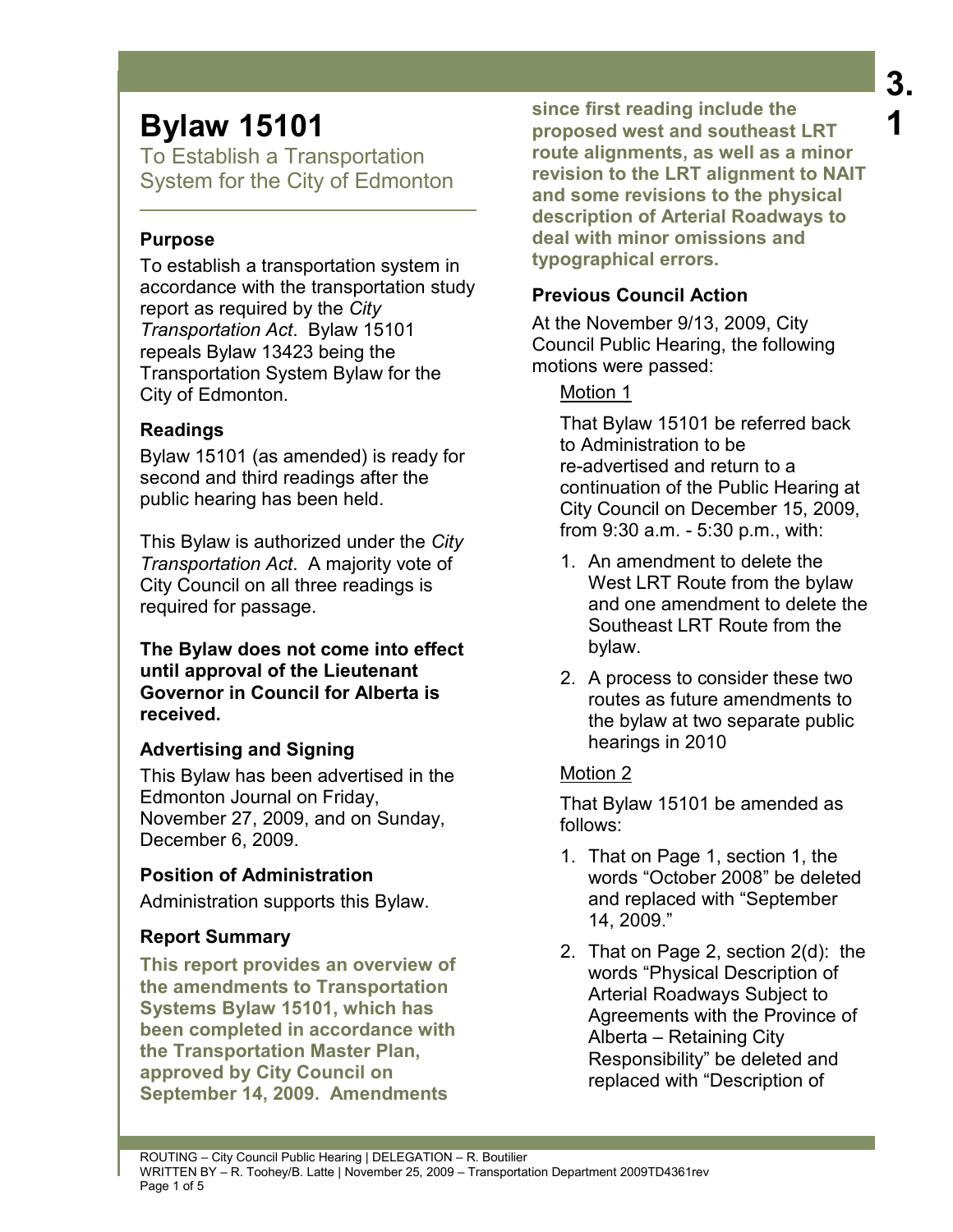arterial roadways under the direction, control and management of the Province of Alberta – City of Edmonton responsible for maintenance and rehabilitation."

3. That Appendices A, B, C and D be deleted and replaced with Revised Appendices A, B, C and D, as outlined in Attachment 1 of the October 19, 2009, Transportation Department report 2009TD4361.

At the September 14, 2009, City Council Public Hearing, the following motion was passed:

That *The Way We Move*: Transportation Master Plan (September 2009) as outlined in Attachment 1 of the August 12, 2009, Transportation Department report 2009TD8907, be approved as the comprehensive transportation study within the meaning of the *City Transportation Act,* with the following:

Section 3.2 page 23 after "fuel prices" the following be inserted, "potentially arising from supply constraints associated with peak oil and/or the onset of a carbon pricing regimen."

At the September 2, 2009, City Council meeting, the following motion was passed:

- 1. That the November 13, 2009, City Council Public Hearing, scheduled for the Municipal Development Plan and the Transportation Master Plan, be cancelled.
- 2. That the November 9, 2009, City Council Statutory Public Hearing for Bylaw 15101 – A Bylaw to Establish

a Transportation System for the City of Edmonton continue on November 13, 2009, from 9:30 a.m. to 5:30 p.m. if required.

3. That the West Light Rail Transit Plan (Lewis Estates to Downtown Route) and Transit Routes to the West End (S. Mandel) reports be addressed through Administration's report on Bylaw 15101, and that these be brought directly to the November 9, 2009, City Council Statutory Public Hearing.

At the June 23/29, 2009, City Council Public Hearing, the following motion was passed:

- 1. That the Transportation Master Plan – The Way We Move be referred to the September 14, 2009, City Council Public Hearing at 1:30 p.m.
- 2. That Bylaw 15101 be re-advertised and referred to the November 9, 2009, City Council Public Hearing at 1:30 p.m.

At the November 12/13, 2008, City Council Public Hearing, Bylaw 15101 received first reading.

### **Report**

• In response to the November 9/13, 2009, motion, amendments to split the Southeast LRT route and the West LRT route from Bylaw 15101, and the process to consider the routes are detailed in Corporate Services Department report 2009C0C090 Process for Public Hearing on the Transportation System Bylaw 15101, which is part of the December 15, 2009, Public Hearing agenda.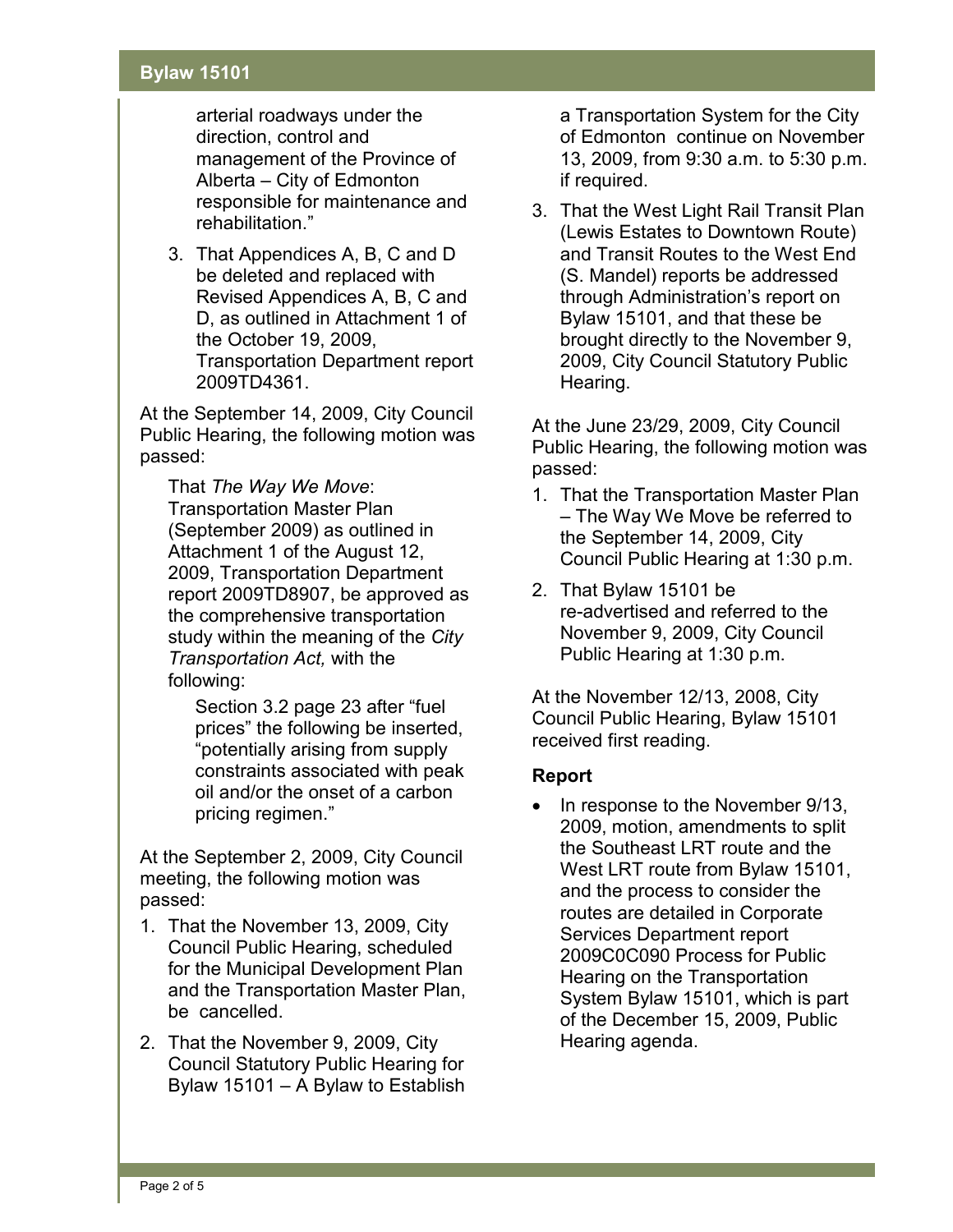- The current Transportation System Bylaw 13423 was approved by Council October 7, 2003, and was amended twice since that time. The purpose of the Bylaw and subsequent amendments was to update Appendices reflecting newly constructed roadways and physical description of the LRT lines to Century Park and to NAIT.
- The *City Transportation Act* requires each city to "... prepare a comprehensive transportation study report for the development of an integrated transportation system designed to service the needs of the entire city." The Transportation Master Plan, *The Way We Move,* is this study.
- The Act also requires that City Council "…shall by bylaw establish a transportation system in accordance with the transportation study report and the bylaw shall designate the transportation system." The bylaw includes Appendix "A" map showing the approximate location of the transportation facilities within the city.
- Bylaw 15101 (Attachment 1) contains a series of appendices as follows:
	- 1. **Appendix A**: The City of Edmonton Transportation System Bylaw Map. This shows the updated arterial roadway network, the existing and proposed LRT system, and arterial roadways subject to agreement with the Province.
	- 2. **Appendix B**: Physical Description of Arterial Roadways. This provides a listing of all

current and proposed arterial roadways.

- 3. **Appendix C**: Physical Description Light Rail Transit. This describes the existing and proposed LRT network.
- 4. **Appendix D**: Description of Arterial Roadways under the direction, control and management of the Province of Alberta – City of Edmonton responsible for maintenance and rehabilitation.
- The former Transportation System Bylaw 13423 included an Appendix E - *Principles of Light Rail and Busway Development*. This appendix is not included in Bylaw 15101 as these Principles are addressed through various documents that have been prepared and approved since adoption of Bylaw 13423. These documents include "The Way We Move", The LRT Network Plan, and Public Involvement Policy C513. Should a stand alone policy be desired for LRT and Busway Development, this could be developed and brought forward to Council independent of Bylaw 15101.
- The agreement between the City and the Province of Alberta for the transfer of a number of arterial roadways within the Transportation Utility Corridor (TUC) was revised and updated as a result of construction of Anthony Henday Drive. The most recent update will be executed soon. These changes are reflected in Bylaw 15101.
- The proposed route alignment for the west and southeast LRT are included in this Bylaw.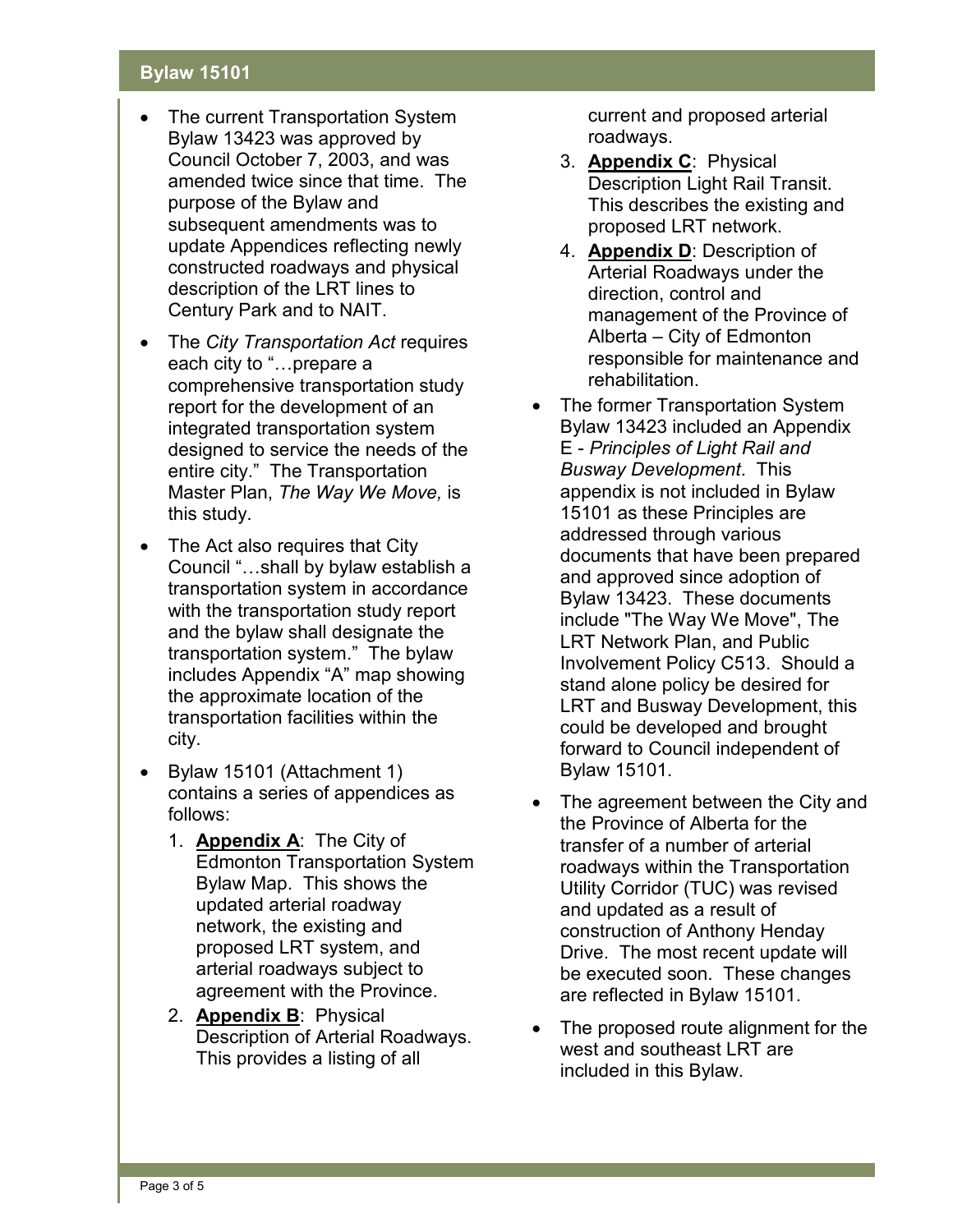The changes from the former Transportation System Bylaw 13423 are outlined in Attachment 2.

### West LRT Alignment

• Running eastward from Lewis Estates Transit Centre along 87 Avenue to 159 Street, northeast along Meadowlark Road then north along 156 Street to Stony Plain Road, then east along Stony Plain Road into 104 Avenue to 109 Street.

### Southeast LRT Alignment

- Running northward from Mill Woods Town Centre along 66 Street/75 Street, westward on Wagner Road to approximately 79 Street, crossing Argyll Road via a grade separation, north along 83/85 Street to 95 Avenue, west along 95 Avenue to Connors Road, along Connors Road to approximately 96 Street and north across the North Saskatchewan River near the existing pedestrian bridge to approximately 95 Street and 102 Avenue.
- The downtown segment of the LRT will be brought forward for consideration by City Council in conjunction with the Downtown Plan, expected by mid-2010.
- Attachments 3 and 4, *West LRT Route Alignment Study and Southeast LRT Route Alignment Study* provide an overview of the route alignments and the process that was used to arrive at the route recommendations.
- The recommended west and southeast LRT routes will use an urban style LRT system with low floor technology.
- The proposed extension to the North LRT is included in this Bylaw. The alignment will extend across Princess Elizabeth Avenue west of 106 Street to a point east of 109 Street near the NAIT campus. Alignment to the northwest beyond NAIT will be determined under a separate study.
- More detailed configuration of the LRT within the alignments described in this Bylaw will be developed through the LRT concept planning and engineering processes.

## **Policy**

The Transportation Systems Bylaw 15101 is prepared in accordance with the *City Transportation Act* and reflects the recently approved Transportation Master Plan.

## **Public Consultation**

In accordance with the City Policy C513, Transportation Department conducted comprehensive public consultation throughout the development of the Transportation Master Plan and through the LRT route corridor studies. A summary is provided in Attachment 5 *West and Southeast LRT Public Involvement Report 2008-09.*

### **Budget/Financial Implications**

Implementation of the proposed transportation facilities outlined in the Transportation Systems Bylaw will be considered by City Council as part of future capital budget processes.

### **Legal Implications**

The Transportation Systems Bylaw meets the requirements of the *City Transportation Act.*